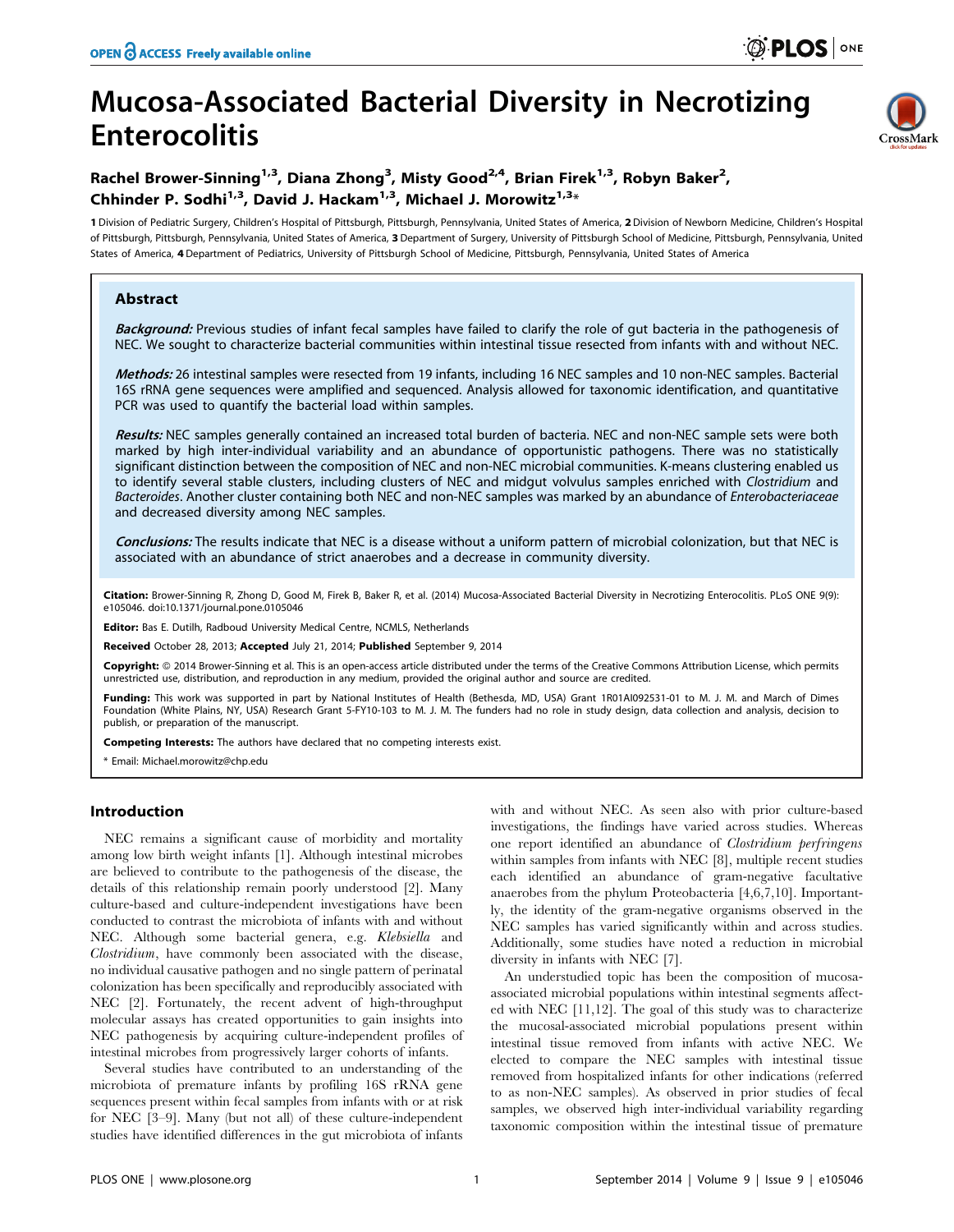infants. We found that NEC samples contained a high total burden of mucosal bacteria and a relative abundance of strict anaerobes, with Proteobacteria being similarly abundant in NEC and non-NEC samples. Analysis of bacterial DNA sequences within these samples indicates that several were colonized by previously uncultured Proteobacteria.

#### Methods

#### Study subjects

This study was performed with approval from the University of Pittsburgh Institutional Review Board as protocol number PRO09110437 and PRO0606072, and written parental consent was obtained on behalf of the neonates. Per IRB protocol, some samples (e.g. discarded tissue at time of ostomy reversal) were collected without parental consent. All resected intestinal segments were collected from infants hospitalized in the NICU at Children's Hospital of Pittsburgh of UPMC. As per study protocol, the resected tissue was sent for pathologic review and limited portions of the tissue were immediately cryopreserved in sterile tubes for microbial profiling. For this study, the diagnosis of NEC was a pathologic diagnosis made by histologic examination of the resected specimens.

#### DNA extraction and 16S rRNA tag sequencing strategy

Microbial DNA was extracted from each sample using the MOBIO (Carlsbad, CA) PowerSoil DNA Isolation kit. Samples were added directly into bead tubes and incubated at  $65^{\circ}$ C for 10 minutes, and then  $60 \mu L$  of Solution C1 was added. Tubes were then shaken horizontally for 10 min at maximum speed. All remaining steps followed the manufacturer's protocol. When possible, multiple areas from the resected specimen were included.

We PCR amplified the V2-V4 region of the 16S rRNA gene using primers that incorporated either the A linker, key and a 10 nucleotide barcode or the B linker and key. PCR amplicon libraries were gel purified, quantified, pooled in equimolar ratios, and submitted for pyrosequencing on the Roche/454 GS FLX+ System.

Raw pyrosequencing reads were processed using QIIME software [13], followed by removal of chimeric sequences identified by UChime [14]. QIIME, utilizing Uclust software [15], clustered unique reads at a 0.97 operational taxonomic unit (OTU) threshold, and taxonomic identification was assigned via the Ribosomal Database Project (RDP) classifier [16]. QIIME generated taxa summaries and performed rarefactions, calculated alpha entropy (diversity) within samples, beta entropy between samples, and conducted principal component analysis (PCA).

Comparison of sample composition and identification of statistically significant differences was performed with Microsoft Excel (Redmond, WA). A Bonferroni correction was used when testing multiple hypotheses for taxa differences. Samples were clustered using k-means with silhouette values to visualize stability in Matlab software (MathWorks, Natick, MA), using the first three principle components of beta diversity. The clusters were compared and analyzed in Matlab and Excel.

## Quantitative PCR

To quantify microbial burden within samples, quantitative PCR (qPCR) was performed on DNA extracted from tissue samples from NEC and non-NEC specimens using iQ SYBR Green Supermix (Bio-Rad Laboratories, Hercules, CA) on a CFX96 Touch Real-Time PCR Detection System (Bio-Rad) with universal 16S primers (forward 5'- TAGTCCACGCCGTAAAC-GATGTCA-3' and reverse 5'- GCGCACCGTCAATTCCTTT-

GAGTT-3'). The relative fluorescence units (RFU) and cycle threshold (Ct) were obtained, and then relative Ct values  $(\Delta Ct)$ were calculated relative to a non-NEC sample with minimal 16S Ct value (sample 19). Values were normalized by the mass of tissue used for DNA extraction. Data was then multiplied by a constant (1000), and log-transformed so that it was normal using the Jarque-Bera test.

#### Data Deposition

The DNA sequences generated in this study have been deposited in the NIH NCBI SRA database under the accession number SRP040253.

#### Results

We analyzed mucosal microbial profiles within 26 intestinal samples (Table 1) resected from 19 infants. Sixteen samples were necrotic bowel segments removed in the setting of fulminant NEC, and these are referred to as NEC cases. Ten samples, referred to as non-NEC cases, were removed for other reasons. In most cases, the non-NEC cases represent tissue samples collected at the time of intestinal anastomosis in infants that previously had required a diverting ostomy due to complicated NEC. Five of the 19 infants had more than 1 sample analyzed.

Mean gestational age of the infants studied was 28 weeks (range 24–39 weeks). NEC cases were obtained from infants with a mean age of 19 days at the time of surgery (range 1–75), whereas non-NEC cases were resected from infants with a mean age of 94 days (range 1–177) (*t*-test,  $p = 0.0016$ ). Two infants did not survive the acute episode of NEC. Three infants underwent surgery within the first week of life; 2 of these had relatively advanced postmenstrual age (33 and 36 weeks) and developed fulminant NEC at 1 and 5 days of life, whereas a third developed a segmental intestinal volvulus with bowel necrosis at 1 day of life. At the time that samples were collected, 4 infants had received broad spectrum antibiotics consecutively for 10 or more days prior to surgery (referred to as high antibiotic, HA), 14 infants had received antibiotics for 4 days or less (low antibiotic, LA), and 8 infants had not been receiving antibiotics (no antibiotics, NA). Most infants also had prior antibiotic exposure during the perinatal period (Table 1). Both the NEC and non-NEC groups contained infants receiving breast milk, infant formula, or a combination of both prior to sample collection (Table 1). Because these patients were transferred to our hospital from a referring institution, medical records regarding perinatal antibiotic exposure and dietary history were incomplete in some instances.

#### Overall composition of microbial communities

After processing, a total of 290,590 16S rRNA gene sequences were obtained from the 26 samples on 2 separate 454 pyrosequencing runs. The first sequencing run was conducted at an unusually high depth for quality control purposes, and an average of 26684 sequences per sample (range 18274-36330) was obtained. On the second run, an average of 7484 sequences per sample (range 385-21905) was obtained. The average length per sequence was 534 bp (range 142–743 bp). Rarefaction curves are shown in Figure S1.

Phylum and genus level taxonomic assignments for all sequences are shown in Figure 1. As shown, 82.7% of sequences were assigned to the three bacterial phyla Proteobacteria (45.5%), Firmicutes (25.7%), and Bacteroidetes (11.5%). An additional 2.9% of sequences were assigned to Actinobacteria, generally from taxa commonly found on the skin (e.g. Propionibacterium and Corynebacterium). Overall, 11.8% were assigned to the bacterial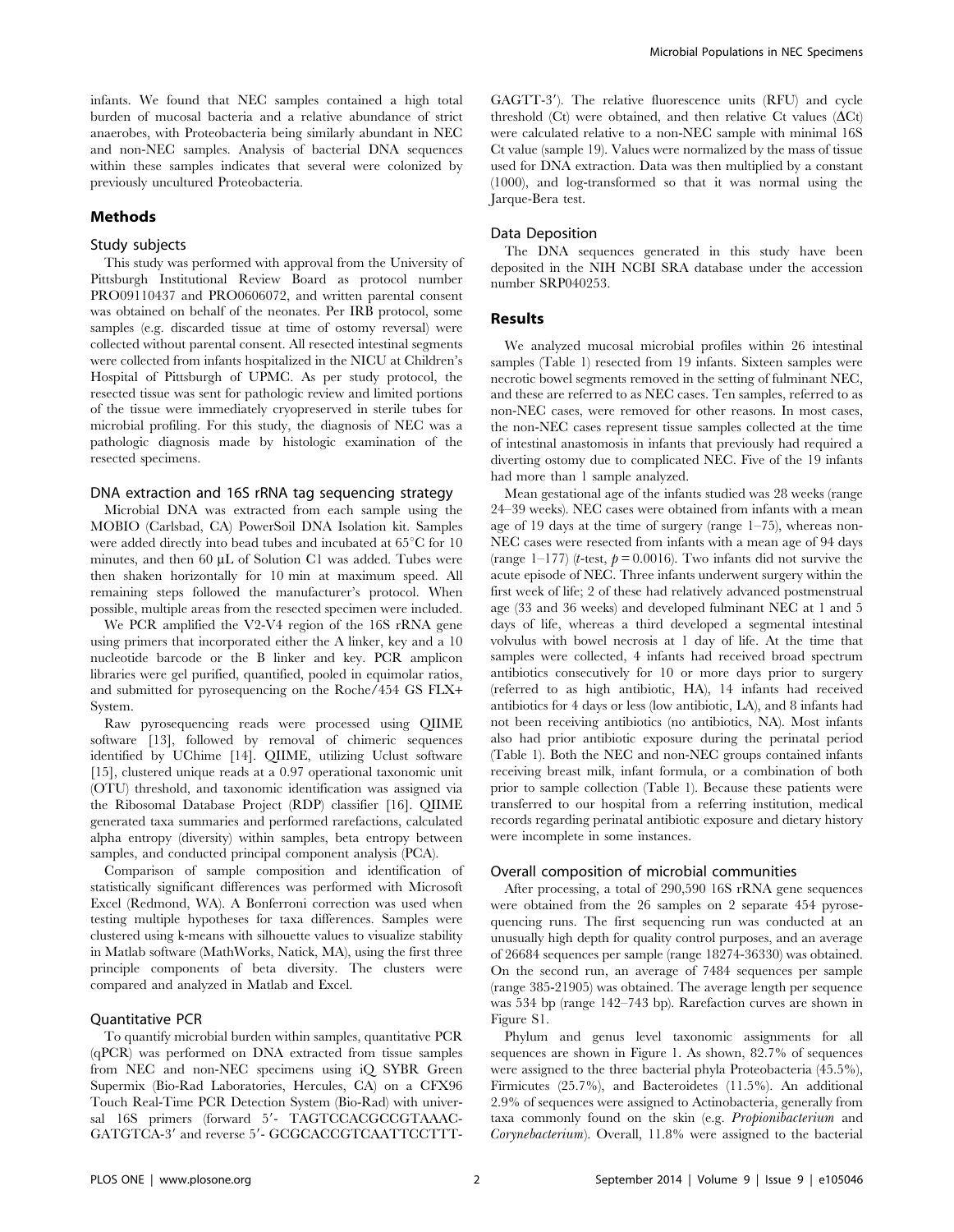|                                       |            | Table 1. Clinical characteristics of infants in this study                                                                                                                                                                                                                               |                             |                          |                  |                     |            |                                     |                                                                                                                                                                                                                  |                                                                                                                                                                                                                                                                                                                                                                                         |
|---------------------------------------|------------|------------------------------------------------------------------------------------------------------------------------------------------------------------------------------------------------------------------------------------------------------------------------------------------|-----------------------------|--------------------------|------------------|---------------------|------------|-------------------------------------|------------------------------------------------------------------------------------------------------------------------------------------------------------------------------------------------------------------|-----------------------------------------------------------------------------------------------------------------------------------------------------------------------------------------------------------------------------------------------------------------------------------------------------------------------------------------------------------------------------------------|
| Label                                 | Status     | Gestational Age<br>(wks)                                                                                                                                                                                                                                                                 | surgery<br>Age at<br>(days) | ٩<br>Tissu               | Survival         | Mode of<br>delivery | Feeding    | Antibiotics<br>Perinatal            | <b>Antibiotic Days</b><br>Preoperative                                                                                                                                                                           | <b>Notes</b>                                                                                                                                                                                                                                                                                                                                                                            |
|                                       | ž          | $\overline{24}$                                                                                                                                                                                                                                                                          | 15                          |                          | z                | უ                   | $\cup$     | A, G for 7d                         | $\overline{\phantom{0}}$                                                                                                                                                                                         |                                                                                                                                                                                                                                                                                                                                                                                         |
| $\sim$                                | <b>NEC</b> | 36                                                                                                                                                                                                                                                                                       | $\overline{a}$              | $\frac{0}{1}$            | $\succ$          | $\geq$              | 뚠          | A, G for 1d                         | $\overline{\phantom{m}}$                                                                                                                                                                                         |                                                                                                                                                                                                                                                                                                                                                                                         |
| w                                     | <b>NEC</b> | 26                                                                                                                                                                                                                                                                                       | $\overline{4}$              |                          | $\succ$          | <b>უ</b>            | <b>JNK</b> |                                     | $\overline{0}$                                                                                                                                                                                                   |                                                                                                                                                                                                                                                                                                                                                                                         |
| 4                                     | <b>NEC</b> | 39                                                                                                                                                                                                                                                                                       | Ξ                           | یچ<br>L, C,              | $\succ$          | $\geq$              | BМ         | A, G for 5d                         | $\sim$                                                                                                                                                                                                           |                                                                                                                                                                                                                                                                                                                                                                                         |
| ۵Ã                                    | <b>NEC</b> | $\overline{24}$                                                                                                                                                                                                                                                                          | 23                          |                          | $\succ$          | $\geq$              | BM         | A, G for 10d                        | $\sim$                                                                                                                                                                                                           |                                                                                                                                                                                                                                                                                                                                                                                         |
| $\bullet$                             | <b>NEC</b> | 25                                                                                                                                                                                                                                                                                       | 75                          |                          | $\succ$          | უ                   | $\cup$     | A, G for 7d                         | $\overline{ }$                                                                                                                                                                                                   |                                                                                                                                                                                                                                                                                                                                                                                         |
| $\blacktriangleright$                 | NEC        | 26                                                                                                                                                                                                                                                                                       | 21                          |                          | $\succ$          | $\geq$              | <b>UNK</b> | ŬЖ                                  | $\frac{8}{2}$                                                                                                                                                                                                    |                                                                                                                                                                                                                                                                                                                                                                                         |
| $\mathbf{a}$                          | NEC        | $_{29}$                                                                                                                                                                                                                                                                                  | $\overline{2}1$             | $\frac{1}{1}$            | $\succ$          | უ                   | UМК        | Š                                   | $\sim$                                                                                                                                                                                                           |                                                                                                                                                                                                                                                                                                                                                                                         |
| $\mathbf{A}$                          | <b>NEC</b> | 25                                                                                                                                                                                                                                                                                       | 12                          | U<br>-                   | $\mathsf{z}$     | S)                  | BM         | A, G for 2d                         | $\overline{\phantom{0}}$                                                                                                                                                                                         |                                                                                                                                                                                                                                                                                                                                                                                         |
| 98                                    | NEC        | 25                                                                                                                                                                                                                                                                                       | $\overline{4}$              | 5                        | z                | უ                   | BM         | A, G for 2d                         | $\,$ $\,$                                                                                                                                                                                                        |                                                                                                                                                                                                                                                                                                                                                                                         |
| $\overline{10}$                       | NEC        | 32                                                                                                                                                                                                                                                                                       | $\infty$                    | RC                       | $\succ$          | $\geq$              | $\pm$      | A, G for 2d                         | $\sim$                                                                                                                                                                                                           |                                                                                                                                                                                                                                                                                                                                                                                         |
| $\frac{4}{11}$                        | NEC        | 57                                                                                                                                                                                                                                                                                       | $\overline{1}$              |                          | $\succ$          | უ                   | <b>OdN</b> | A, G, Cl for 3d; V, Cf for17<br>14d |                                                                                                                                                                                                                  | pneumoperitoneum on DOL 4<br>Peritoneal drain placed for                                                                                                                                                                                                                                                                                                                                |
| 12A                                   | <b>NEC</b> | 29                                                                                                                                                                                                                                                                                       | $\frac{8}{2}$               | U C                      | $\succ$          | $\,$                | <b>UNK</b> | A, G for 2d                         | $\sim$                                                                                                                                                                                                           |                                                                                                                                                                                                                                                                                                                                                                                         |
| $\overline{1}$                        | <b>NEC</b> | 28                                                                                                                                                                                                                                                                                       | $\overline{c}$              | $\overline{\phantom{0}}$ | $\succ$          | $\,$                | $\cup$     | A, G for 2d; V, Cf for 2d3          |                                                                                                                                                                                                                  |                                                                                                                                                                                                                                                                                                                                                                                         |
| $\overline{1}$                        | NEC        | $28$                                                                                                                                                                                                                                                                                     | $\frac{6}{2}$               | J, I, RC                 | $\succ$          | უ                   | <b>UNK</b> | A, G for 7d                         | $\overline{\phantom{0}}$                                                                                                                                                                                         |                                                                                                                                                                                                                                                                                                                                                                                         |
| 15                                    | уал<br>М   | 33                                                                                                                                                                                                                                                                                       | S                           | $\overline{r}$<br>I, RC, | $\succ$          | $\geq$              | ВM         | A, G for 2d                         | $\overline{\phantom{0}}$                                                                                                                                                                                         |                                                                                                                                                                                                                                                                                                                                                                                         |
| 5B                                    | non-NEC    | $\overline{z}$                                                                                                                                                                                                                                                                           | 169                         | $\overline{\phantom{0}}$ | $\left. \right.$ | $\geq$              | 뚠          | A, G for 10d                        | $\stackrel{\leq}{\geq}$                                                                                                                                                                                          | Revision of prior post-NEC ileocolic<br>anastomosis                                                                                                                                                                                                                                                                                                                                     |
| 88                                    | non-NEC    | ನಿ                                                                                                                                                                                                                                                                                       | $\ddot{4}$                  |                          | $\succ$          | უ                   | DdN        | UМК                                 | $\frac{15}{2}$                                                                                                                                                                                                   | Delayed creation of ileostomy 23 days<br>after surgery for NEC                                                                                                                                                                                                                                                                                                                          |
| $\frac{1}{18}$                        | non-NEC    | 27                                                                                                                                                                                                                                                                                       | 93                          |                          | $\succ$          | უ                   | $\cup$     | A, G, Cl for 3d; V, Cf forNA<br>14d |                                                                                                                                                                                                                  | lleostomy reversal after NEC                                                                                                                                                                                                                                                                                                                                                            |
| Ĕ                                     | non-NEC    | $\overline{z}$                                                                                                                                                                                                                                                                           | 93                          | C, RC                    | $\succ$          | უ                   | $\cup$     | A, G, CI for 3d; V, Cf forNA<br>14d |                                                                                                                                                                                                                  | Mucus fistula reversal after NEC                                                                                                                                                                                                                                                                                                                                                        |
| 12B                                   | non-NEC    | 29                                                                                                                                                                                                                                                                                       | 8                           |                          | $\succ$          | <b>ვე</b>           | $\cup$     | A, G for 2d                         | $\stackrel{\leq}{\geq}$                                                                                                                                                                                          | lleostomy reversal after NEC                                                                                                                                                                                                                                                                                                                                                            |
| 12C                                   | non-NEC    | $_{29}$                                                                                                                                                                                                                                                                                  | 8                           | RC                       | $\succ$          | უ                   | U          | A, G for 2d                         | $\stackrel{\triangle}{\geq}$                                                                                                                                                                                     | Mucus fistula reversal after NEC                                                                                                                                                                                                                                                                                                                                                        |
| $\frac{6}{2}$                         | non-NEC    | $\overline{\mathcal{E}}$                                                                                                                                                                                                                                                                 |                             |                          | $\succ$          | UМК                 | $\cup$     | ŬЖ                                  | $\overline{a}$                                                                                                                                                                                                   | Meconium peritonitis and segmental<br>volvulus                                                                                                                                                                                                                                                                                                                                          |
| L,                                    | non-NEC    | 26                                                                                                                                                                                                                                                                                       | 125                         | ÷                        | $\succ$          | ЙNК                 | ЙNК        | ŬЖ                                  | $\stackrel{\triangle}{\geq}$                                                                                                                                                                                     | lleostomy reversal after NEC                                                                                                                                                                                                                                                                                                                                                            |
| $\overline{18}$                       | non-NEC    | 25                                                                                                                                                                                                                                                                                       | 99                          |                          | $\succ$          | <b>UNK</b>          | BM         | A, G for 2d                         | $\stackrel{\triangle}{\geq}$                                                                                                                                                                                     | Jejunostomy reversal after NEC                                                                                                                                                                                                                                                                                                                                                          |
| $\overline{5}$                        | non-NEC    | 25                                                                                                                                                                                                                                                                                       | 177                         |                          | $\succ$          | š                   | 뚠          | A, G for 7d                         | $\stackrel{\leq}{\geq}$                                                                                                                                                                                          | Resection of jejunal stricture after<br>medical NEC                                                                                                                                                                                                                                                                                                                                     |
|                                       |            | Abbreviations for tissue types: J, jejunum; I, ileum; C, cecum; RC, right colon; TC, transverse colon; LC, left colon.<br>Abbreviations for mode of delivery are CS, Cesarean section; V, vaginal del<br>Perinatal antibiotics refers to the initial course of antibiotics consecutively |                             | livery.                  |                  |                     |            |                                     | Feeding refers to enteral nutrition received in the week prior to sample collection, and the abbreviations for feeding are: BM, breast milk; FF, formula feed; C, combination breast and formula; NPO, no feeds. | Matched samples are indicated by the letters in the label; for example, samples 11A, 11B, and 11C were derived from the same patient. Unknown data is indicated by the abbreviation UNK; NA, not applicable; DOL, day of life.<br>administered to the baby after delivery. Abbreviations for antibiotics: A, ampicillin; G, gentamycin; V, vancomycin, Cl, clindamycin; Cf, cefotaxime. |
| doi:10.1371/journal.pone.0105046.t001 |            |                                                                                                                                                                                                                                                                                          |                             |                          |                  |                     |            |                                     | Preoperative antibiotic days refer to the number of consecutive days on which antibiotics were administered immediately preceding sample collection. This excludes antibiotics administered at time of surgery.  |                                                                                                                                                                                                                                                                                                                                                                                         |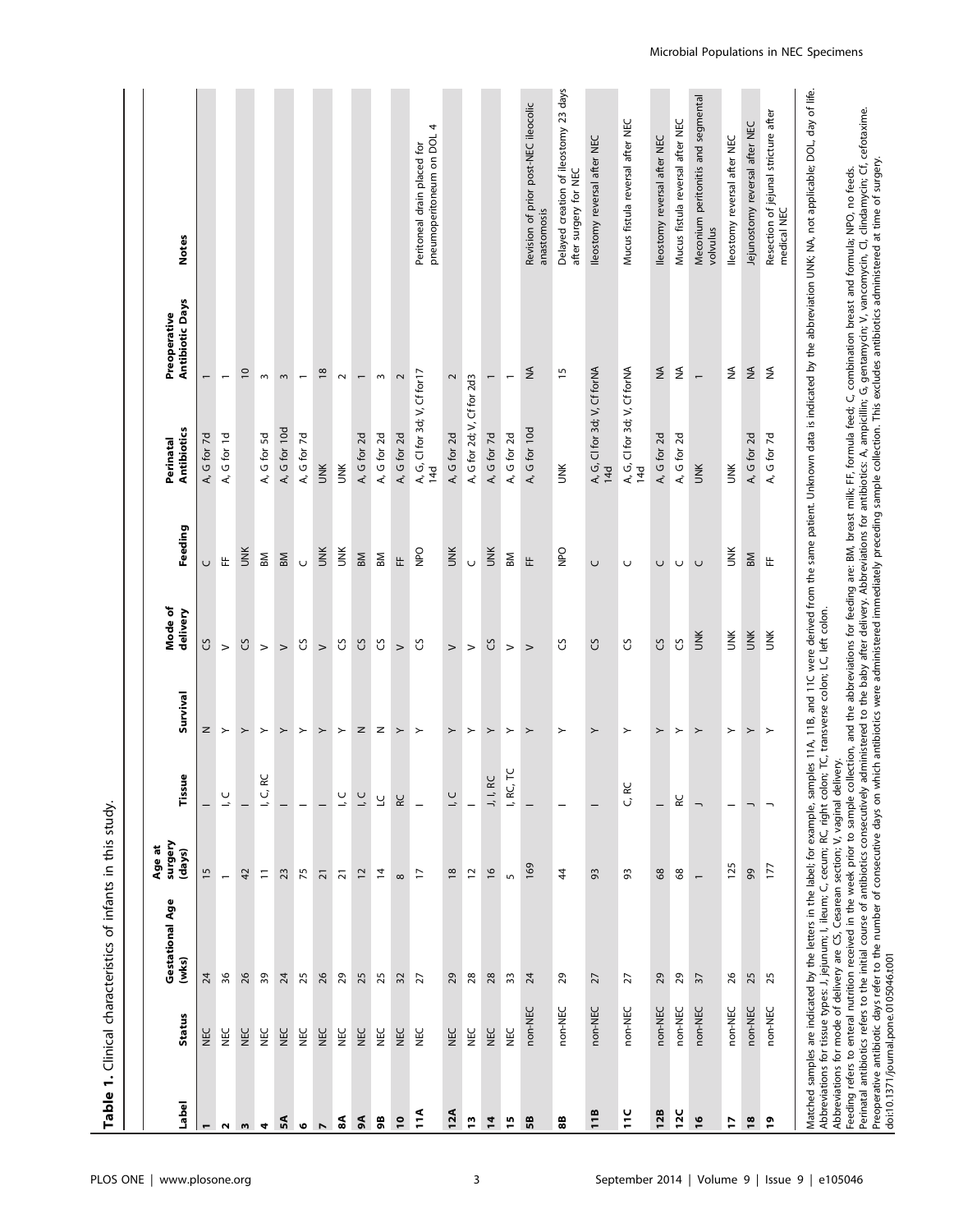kingdom but could not be assigned to a phylum. In general, the composition and diversity of mucosa-associated microbial communities observed in this study, specifically the relative abundance of the phyla Firmicutes and Proteobacteria, were similar to fecal microbial communities reported in recent studies of premature infants [3–9].

At the genus level, we did not identify any ''core'' taxa present in all samples. Escherichia/Shigella, Klebsiella, Clostridium, and Bacteroides were the most abundant genera overall. Organisms from these genera were present as a major community member (defined as abundance greater than or equal to  $1\%$ ) in  $54\%$ ,  $50\%$ . 35%, and 31% of all samples, respectively. Remarkably, 24 of the 26 total microbial communities were found to contain at least one dominant member (defined as a taxon representing at least 30% of all sequences) [17], and in several cases the relative abundance of these dominating organisms exceeded 90%. The genera Escherichia/Shigella (5 samples), Klebsiella (7 samples), Clostridium (5 samples), and Bacteroides (3 samples) were commonly observed to be dominant. The only other taxa found to be dominant were Prevotella (1 sample), Sporacetigenium (1 sample) and Sutterella (1 sample).

## Comparison of NEC and non-NEC microbial communities

Total bacterial load present within the intestinal samples was estimated by measuring the normalized abundance of 16S rRNA gene sequences with qPCR (Figure 2A). The bacterial load of NEC samples was significantly higher than non-NEC samples (*t*-test,  $p = 0.01$ ), despite the finding that the four samples exposed to prolonged preoperative antibiotics (consisting of 3 NEC samples and 1 non-NEC sample) possessed extremely low levels of bacterial



Figure 1. Compositional analysis of mucosa-associated microbial communities in NEC and non-NEC samples. Shown are the relative abundances of bacterial taxa at the (A) phylum and (B) genus levels. doi:10.1371/journal.pone.0105046.g001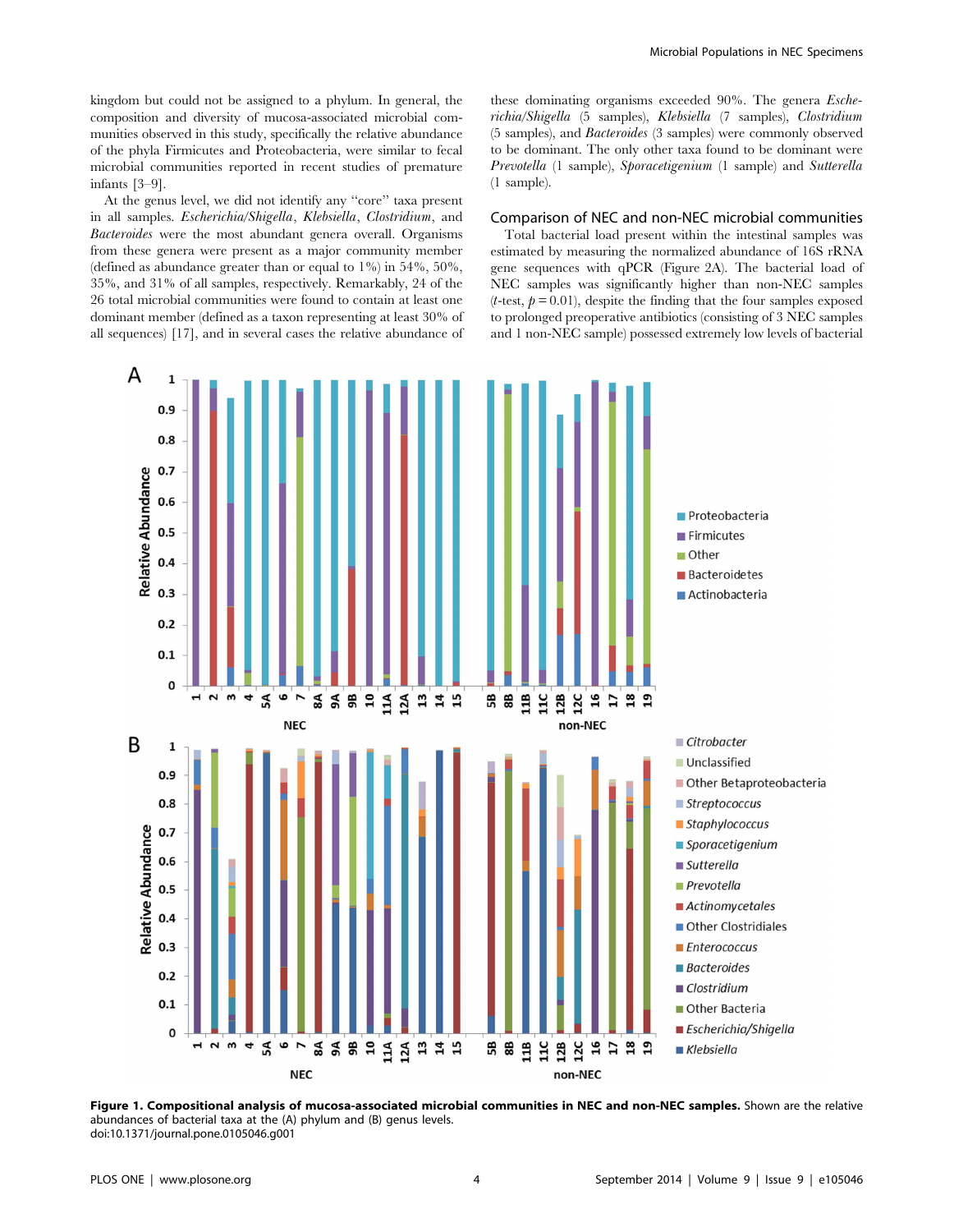

Figure 2. Microbial burden and population diversity. (A) Median relative concentration of 16S gene sequences in NEC and non-NEC samples as determined by qPCR,  $p = 0.01$ . (B) Median Shannon diversity indices for NEC and non-NEC samples,  $p > 0.05$ . Bars indicate upper and lower quartiles. doi:10.1371/journal.pone.0105046.g002

DNA (Figure 3A). This supports recent reports that broadspectrum antibiotic therapy nearly eradicates gut microbial populations [18], and suggests that NEC is associated with local bacterial overgrowth in the absence of an extended exposure to broad-spectrum antibiotics.

Consistent with other reports, we observed high inter-individual variability in the composition of microbial communities in this study. This is illustrated by the fact that several genera (e.g. Klebsiella) were dominant in many samples yet absent or nearly absent in other samples. We did not identify any individual taxon (at any phylogenetic level) that was significantly enriched or depleted specifically within NEC samples. Clostridium was more commonly observed in the NEC samples than non-NEC, but this relationship did not reach statistical significance. Interestingly, only 1 non-NEC sample contained clostridial species at a significant level (sample 16). This sample was removed from an infant with segmental intestinal volvulus with bowel necrosis,

indicating that the presence of clostridial species in intestinal resection may be a nonspecific finding associated with ischemia and necrosis rather than NEC.

Microbial diversity also varied significantly across infants. No significant difference was observed in the mean Shannon diversity index (SDI) for the NEC and non-NEC groups (*t*-test,  $p > 0.05$ ) (Figure 2B). Interestingly, we observed that the high antibiotics group tended to have very high SDI despite the exceedingly low total bacterial burden (Figure 3B). When the 4 HA samples were removed from the analysis, the mean SDI was significantly lower in the NEC group than the non-NEC group (*t*-test,  $p = 0.04$ ).

#### Detection of specific clusters of samples

To further assess the similarities and differences in community composition across samples, we used principal component analysis and k-means clustering of the first 3 principal components of the beta diversity  $(k = 5)$  [19] (Figure 4). These clusters are generally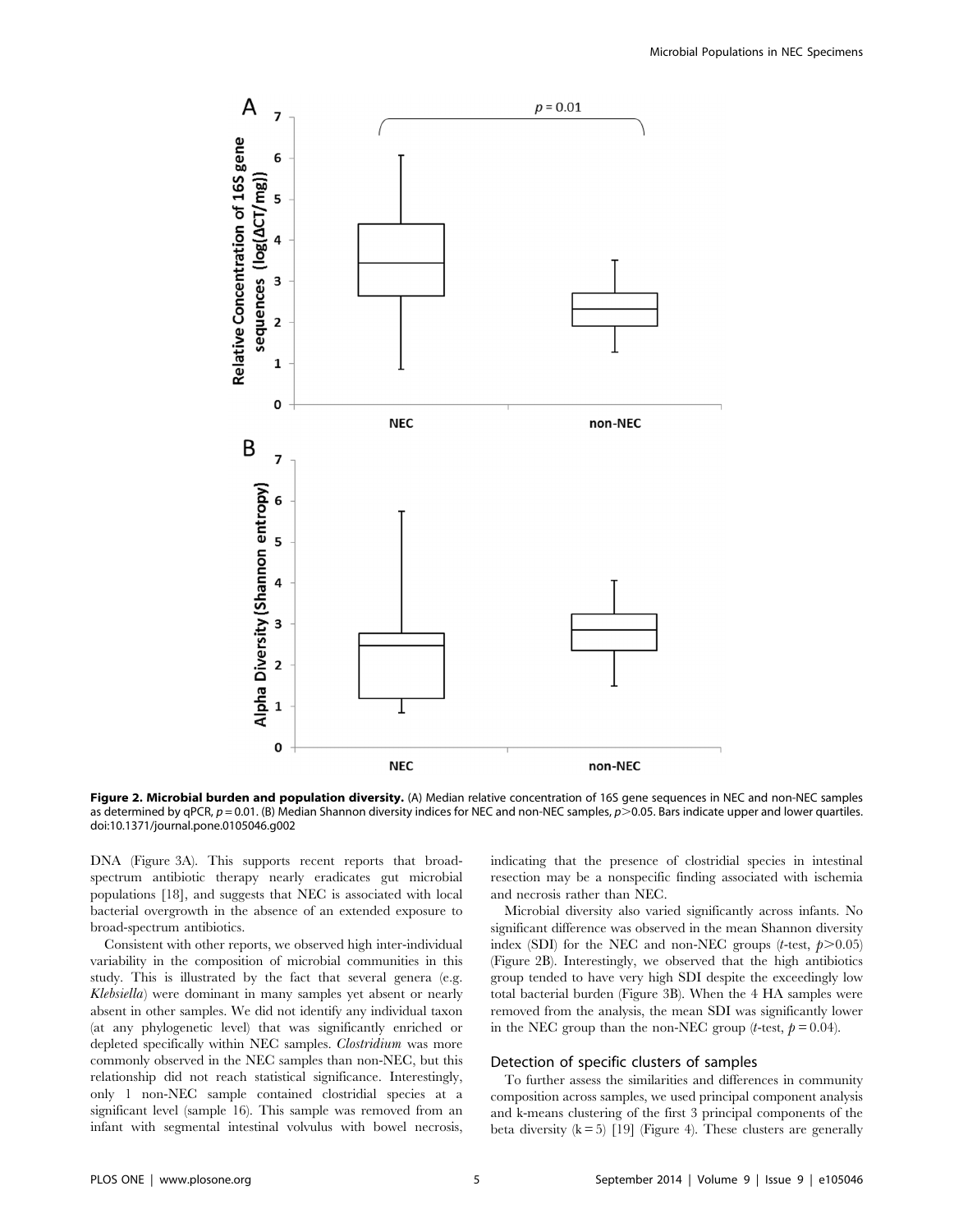

Figure 3. Microbial burden and population diversity. Sample by sample measurements of (A) relative concentration of 16S gene sequences as determined by qPCR and (B) Shannon diversity indices. Shapes indicate heavy antibiotic exposure (diamonds) immediately prior to sample collection, low antibiotic exposure (squares), or no antibiotics (triangles). doi:10.1371/journal.pone.0105046.g003

distinguished by the variation in the abundance of one of three bacterial families: Enterobacteriaceae (11 samples within the cluster), Clostridiaceae (4 samples), and Bacteroidaceae (2 samples). A fourth cluster contained only a single sample (sample 9B), dominated by both Prevotella and Klebsiella. A final large cluster was the most heterogeneous and least defined, containing 8 samples marked by an abundance of bacterial sequences that could not be confidently identified even at the phylum level.

To further define these clusters, we attempted to annotate individual taxa of interest with blastn searches against the curated Bacteria database of RDP. The Clostridiaceae cluster contained 4 NEC samples and the intestinal volvulus sample. Two of the NEC samples from this cluster contained C. perfringens, which has frequently been observed in association with NEC [8,20], 1 sample contained C. paraputrificum, and one sample contained both. C. perfringens was also observed at high relative abundance (30%) in a NEC sample assigned to cluster 5, and was observed at low abundance in NEC samples 3 and 12, and non-NEC sample 5B.

Interestingly, there were two distinct C. perfringens OTUs present within samples 11A, 12A and 5B, suggesting the presence of distinct and co-existing strains.

The Bacteroidaceae cluster contained 2 NEC samples marked by a high abundance of Bacteroides. From these 2 samples, we observed 3 distinct Bacteroides OTUs. Each was labeled as ''uncultured'' and species-level assignments could not be made. All samples dominated by obligate anaerobes (Clostridium, Bacteroides, Prevotella, and/or Sporacetigenium) were NEC samples with the exception of the intestinal volvulus case.

The Enterobacteriaceae cluster was the largest. Interestingly, the mean abundance of the most dominant organism was greater than 90% for 5 of the NEC samples, but for only 1 of the non-NEC samples in this cluster. The SDI for the NEC samples within this cluster was significantly lower than the non-NEC samples (t-test,  $p = 0.035$ ). Six samples were dominated by OTUs labeled by RDP as ''uncultured'' Klebsiella species (mean abundance 76.49%, range 44.99–98.6%) and 5 were dominated by OTUs labeled by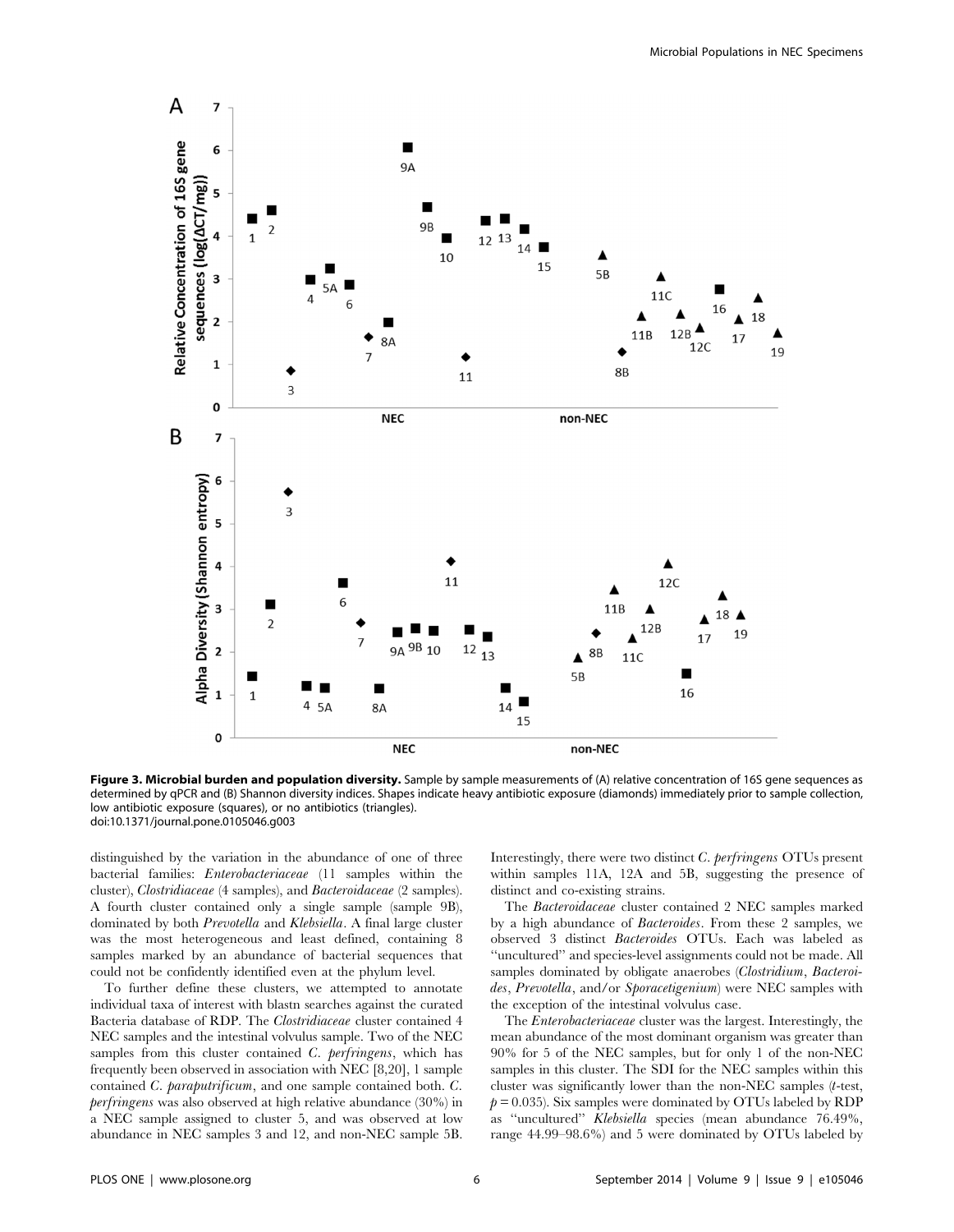

Figure 4. K-means clustering according to beta diversity. K-means clustering of NEC and non-NEC samples, according to beta diversity. Individual data points represent individual samples. The ovals around the points represent 2 standard deviations of the data, and the circle in the middle of each oval represents the center of the cluster. The Enterobacteriaceae cluster is shown in red, the Clostridium cluster in blue, and Bacteroides cluster in green. The single yellow point represents sample 9B, and the magenta points form a heterogenous cluster. doi:10.1371/journal.pone.0105046.g004

RDP as ''uncultured'' Escherichia/Shigella species (mean abundance 86.07%, range 63.21–98.02%). Both NEC samples from infant 9 were marked by the presence of a Sutterella organism (phylum Proteobacteria) that also could not be successfully identified at the species level. These results indicate that both NEC and non-NEC samples harbor a high abundance of poorly characterized members of otherwise common gram-negative bacterial genera.

#### Intra-individual variation

Five infants had more than 1 sample collected, and analysis of these samples allowed for exploration of temporal and spatial patterns of intraindividual variation (Figure 5). Infant 5 (Figure 5A) had 2 samples of the ileum; the first sample was necrotic and sampled at diagnosis of NEC and a second sample of grossly normal ileum was collected at the time of ileostomy reversal. Both samples were within the *Enterobacteriaceae* cluster, but the first was dominated by Klebsiella and the second was dominated by Escherichia/Shigella. Additionally, the alpha diversity increased from 1.16 to 1.88. An initial sample from infant 8 (Figure 5B) was an ileocecectomy NEC specimen in the Enterobacteriaceae cluster, but the subsequent ileum specimen was markedly distinct with a high abundance of bacterial sequences that could not be assigned at the phylum level. The alpha diversity present increased from 1.15 initially to 2.44.

From infant 11 (Figure 5C), an ileal sample enriched in anaerobic genera Clostridium and Blautia (anaerobe from the class Clostridiales) was obtained at the time of the initial surgery. At the time of ileostomy reversal, non-NEC samples from the ileostomy and the defunctionalized mucous fistula were found to be very similar to each other (both within the Proteobacteria cluster, enriched for Klebsiella) but were significantly different than the NEC sample. A similar transition was seen for infant 12 (Figure 5D). The NEC sample was enriched for Bacteroides; the non-NEC samples collected during anastomosis of the ileostomy and mucous fistula harbored a large population of organisms that could not be classified and only a small population of Bacteroides (81.6% vs. 8.19%). Interestingly, the NEC sample for infant 11 was in the high antibiotic group with high alpha diversity and a low relative 16S rRNA concentration relative to the subsequent non-NEC samples. By contrast, infant 12 had increased alpha

diversity after recovery from NEC while the relative 16S rRNA concentration decreased.

Finally, infant 9 underwent 2 separate surgeries over the period of 72 hours for active NEC. This infant did not survive, and therefore no subsequent samples were collected. A first ileocectomy sample contained 2 dominant taxa from the phylum Proteobacteria (Klebsiella and Sutterella) in addition to the genera Streptococcus (4.4% relative abundance) and the strict anaerobe Prevotella (4.4%). Two days later, a necrotic segment of the left colon was removed. This second sample also contained a large amount of Klebsiella, but the relative abundance of Sutterella decreased to 15.2% and the relative abundance of Prevotella increased dramatically to 38.0%. It is not possible to determine whether these differences reflect spatial diversity along the gastrointestinal tract, or the sequellae of ongoing systemic disease or antibiotic therapy. Of note, Prevotella was observed in samples from only 2 other infants, and both of these were NEC cases.

#### Discussion

Several lines of evidence support the hypothesis that bacteria contribute to NEC pathogenesis [2]. These include: endotoxemia in affected infants, efficacy of antibiotics in a majority of cases, presence of pneumatosis intestinalis, and the occurrence of welldocumented disease outbreaks in which multiple infants within a single ICU concomitantly develop the disease. For nearly 4 decades, investigators have published the results of efforts to identify specific organisms that ''cause'' NEC. The findings of our study suggest that there is not a single causative organism associated with NEC or even a single pattern of microbial diversity associated with the disease. A key finding of recent studies, and one that sharply impacts statistical analyses, has been the extraordinary intraindividual and interindividual variability regarding microbial colonization patterns in infant samples. This variability far exceeds that seen in adults and older children [21], and as a result it is common to observe organisms that are highly abundant in several samples yet completely absent from others. This variability must be considered in interpreting observational studies of infant microbiota.

The current study utilized resected segments of intestinal tissue from newborn infants that were prospectively collected and cryopreserved specifically to examine microbial diversity within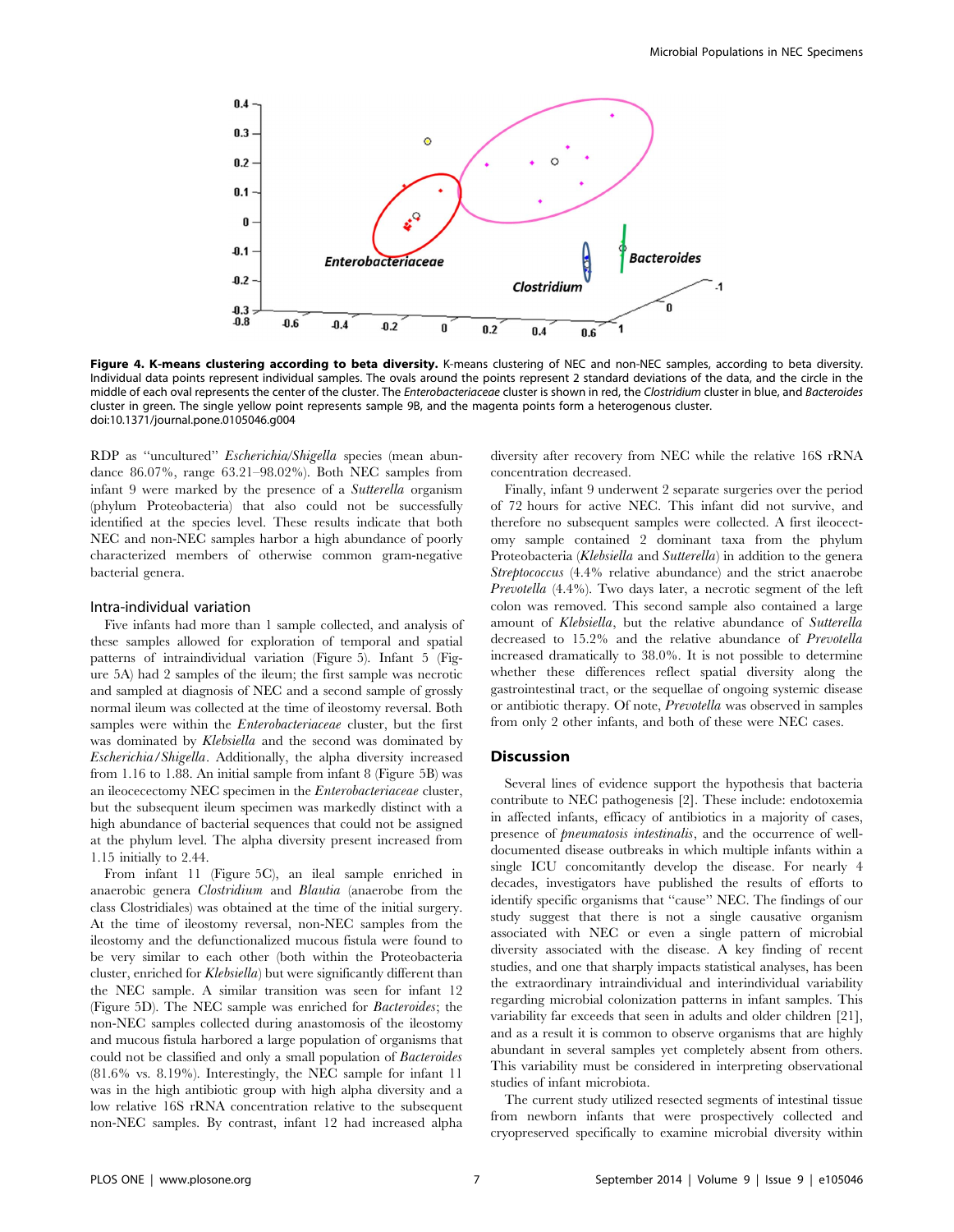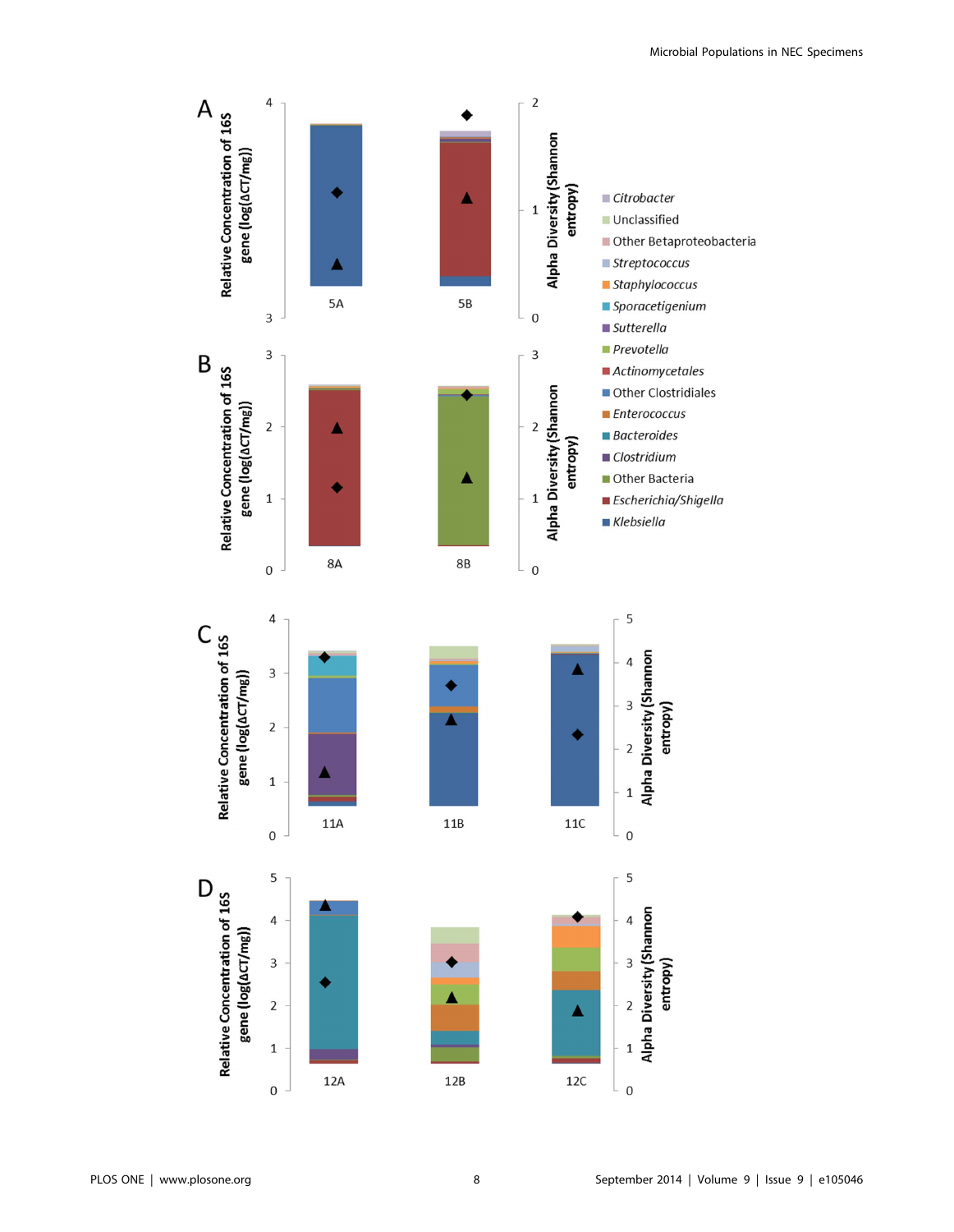Figure 5. Temporal and spatial patterns of intraindividual variation. Represented here are all samples from the four infants (panels A-D) with both NEC and non-NEC samples. Colored bars represent genus-level taxonomic assignments corresponding to bars shown in Figure 2. Superimposed symbols represent relative concentration of 16S rRNA genes (triangles) and Shannon diversity index (diamonds). doi:10.1371/journal.pone.0105046.g005

the samples. The results of our study line up closely with those by Smith et al. [12], in which formalin-fixed, paraffin-embedded NEC tissues were analyzed retrospectively to characterize NECassociated microbial populations. Both studies agree with another report [22] that NEC tissue samples generally contain a high burden of bacteria with the exception of tissues collected from infants that had been recently exposed to prolonged broadspectrum antibiotics. Additionally, both studies showed a higher relative abundance of Proteobacteria and Firmicutes than other bacterial phyla. This is consistent with patterns of diversity seen in fecal samples from newborn premature infants, but differs from fecal samples from older children and adults that are enriched with both Bacteroidetes and Firmicutes but typically harbor smaller numbers of Proteobacteria [23].

It has been proposed that NEC represents a final common inflammatory pathway resulting from more than 1 pathologic process [20]. The current study provides evidence that NEC samples display 1 of at least 2 distinct patterns: either the samples contain high amounts of obligate anaerobes, or they contain high amounts of Proteobacteria. This observation appears to be independent of the location within the GI tract from which samples are collected. In the case of anaerobes, it is intriguing that almost none of the non-NEC samples contained significant populations of strict anaerobes despite the fact that some samples were harvested from infants at several months of age. The only exception was a non-NEC sample removed from the 1-day-old term infant with intestinal volvulus and necrosis; over 82% of sequences from this sample belonged to the class Clostridiales. By contrast, we found several NEC samples harboring dominant proportions of Clostridia, Bacteroides, or Prevotella and/or significant proportions of the anaerobes Blautia and Sporacetigenium. This suggests that strict anaerobes are not normally present within the intestinal wall of newborn infants in the absence of a severe ischemic or inflammatory process. In the Smith study, it was observed that pneumatosis intestinalis was only present in cases dominated by Clostridia, but our study did not reproduce this finding (data not shown). The absence of strict anaerobes in the non-NEC cases could be partially explained by the presence of ostomies in many of these cases, since it has been suggested that ostomies convert the gut ecosystem from an anaerobic to an aerobic system [24]. Historically, recommended antibiotic regimens for NEC have not always included agents with strong anaerobic coverage. We do not advocate any changes in clinical practice or antibiotic selection based upon this study, but these data point to the importance of further research to optimize antibiotic coverage in infants with suspected or documented NEC.

Whereas anaerobes were predominantly observed only in diseased tissue, a high abundance of Proteobacteria was observed in both non-NEC tissue samples and NEC samples. While some recent studies have agreed with this finding, several others have reported a statistically significant increase in the abundance of Proteobacteria in fecal samples from babies with NEC. In our study, a notable finding was that NEC samples dominated by Proteobacteria had significantly lower community diversity than the non-NEC samples, a finding also reported by some [7] but not others [6]. In two infants with NEC (subjects 5 and 8), in whom NEC samples were dominated by Proteobacteria, temporal monitoring demonstrated that recovery from NEC was associated with a subsequent increase in community diversity.

In parallel with observational studies of infant microbiota such as this, recent mechanistic studies have begun to clarify how disordering of the host-microbe relationship may be associated with intestinal disease. With regard to Proteobacteria, publications have clearly documented how expansion these populations of gram-negative organisms can either cause gut inflammation [25] or alternatively result secondarily from gut inflammation [26]. Taken together, these considerations help illustrate the complexity of associations between NEC and the abundance of Proteobacteria, and also illustrate the need to further monitor temporal patterns of colonization.

The potential link between NEC and obligate anaerobes may be completely distinct from the above considerations regarding Proteobacteria. The Clostridiales are a diverse and poorly understood group of bacteria. It is clear that clostridial species are common in fecal samples from premature infants near the time of discharge, but they are seemingly absent during the first weeks of life [27]. Aside from the current study and the Smith study, little is known about the clostridial burden within intestinal tissue from premature infants. However, the potential for some clostridial species, particularly C. *perfringens*, to cause fatal intestinal inflammation in animal models and some clinical settings is well established, and so we agree that further work is required to address the longstanding hypothesis [28] that increased abundance of C. perfringens colonization is associated with risk of NEC. At the same time, it must be acknowledged that some commensal clostridial species have been shown in animal models to be essential for development of the immune system in the newborn period and for protection from infection [29]. Other anaerobes, e.g. Bacteroides species, have not been commonly observed in the premature infant gut during the first weeks of life [5,30]. Thus it was somewhat surprising to observe the presence of a poorly characterized Bacteroides species at high abundance in NEC tissue only. This suggests that an abundance of strict anaerobes very early in the life of a premature infant may be a risk factor for NEC. In two infants with NEC samples dominated by strict anaerobes, it was interesting to note that their recovery from NEC involved a transition to microbial communities with fewer obligate anaerobes.

An ideal control group for this study would be a cohort of agematched premature infants undergoing intestinal resections for diagnoses other than NEC, e.g. atresia or Hirschsprung's disease. However, such infants are exceedingly rare. Another nice control group would be matched preoperative fecal samples from infants undergoing surgery. These samples are also difficult to collect, particularly since many babies requiring surgery for NEC at our institution are transferred from referring facilities. For these reasons, rather than including a formal ''control'' group, we elected to include a set of ''non-NEC'' samples from a range of hospitalized newborn infants that could serve as a basis for comparison with NEC samples. We acknowledge the limitations inherent with this comparison. Two important confounding variables impacting this comparison are age and antibiotic exposure at the time of surgery. It has clearly been demonstrated that each of these variables can impact the structure of gut microbial communities [31,32]. Additionally, infants with NEC generally do not receive enteral nutrition in the days prior to surgery, and this likely represents a relevant consideration. As with other complex problems in critically ill patients, it will be challenging to tease apart these clinical variables without a